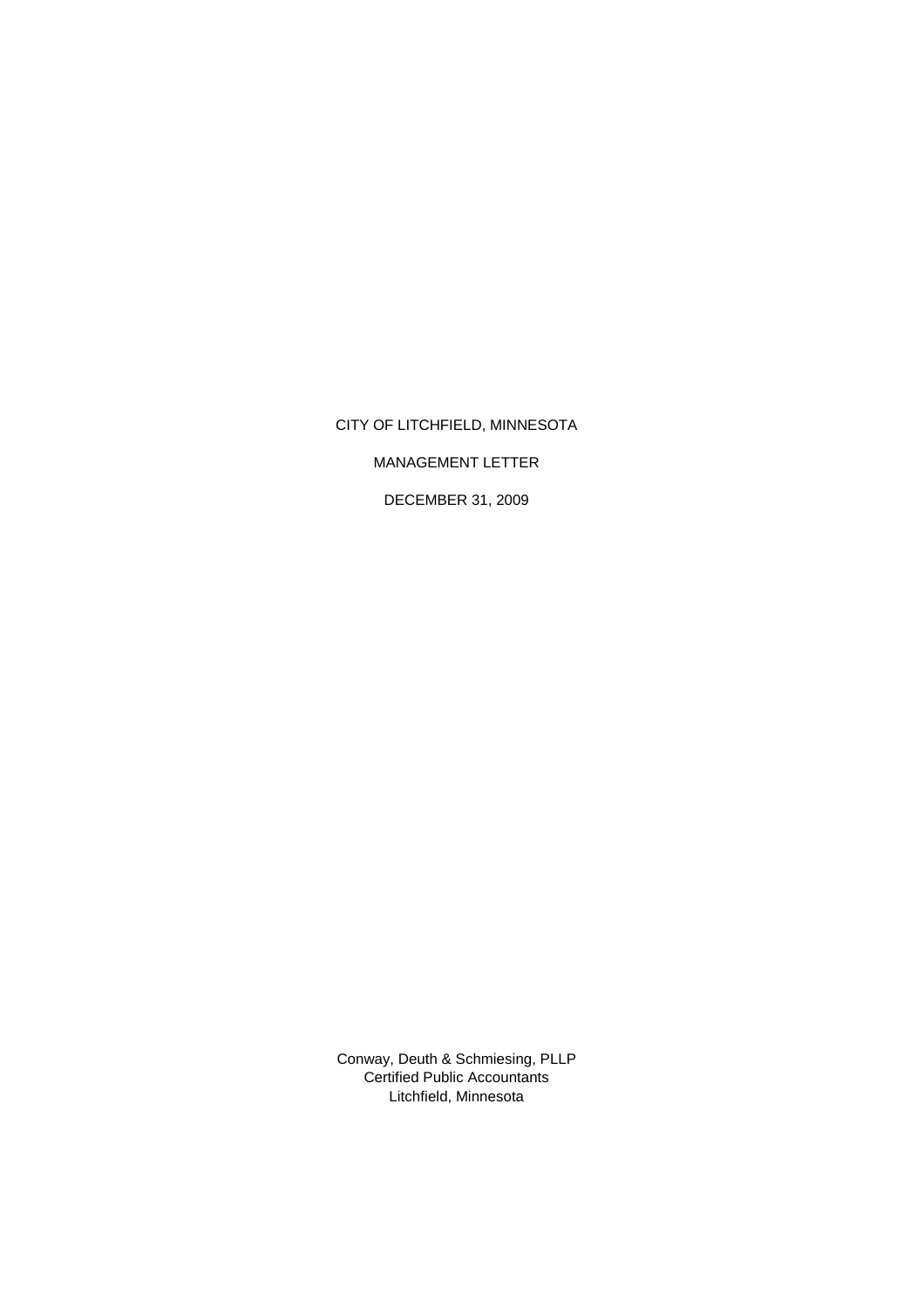# CITY OF LITCHFIELD, MINNESOTA YEAR ENDED DECEMBER 31, 2009 TABLE OF CONTENTS

|                                                                 | <b>PAGE</b>    |
|-----------------------------------------------------------------|----------------|
| Independent Auditor's Report                                    |                |
| <b>Required Communications</b>                                  | $2 - 3$        |
| Schedule of Findings on Accounting Issues and Internal Controls | $\overline{4}$ |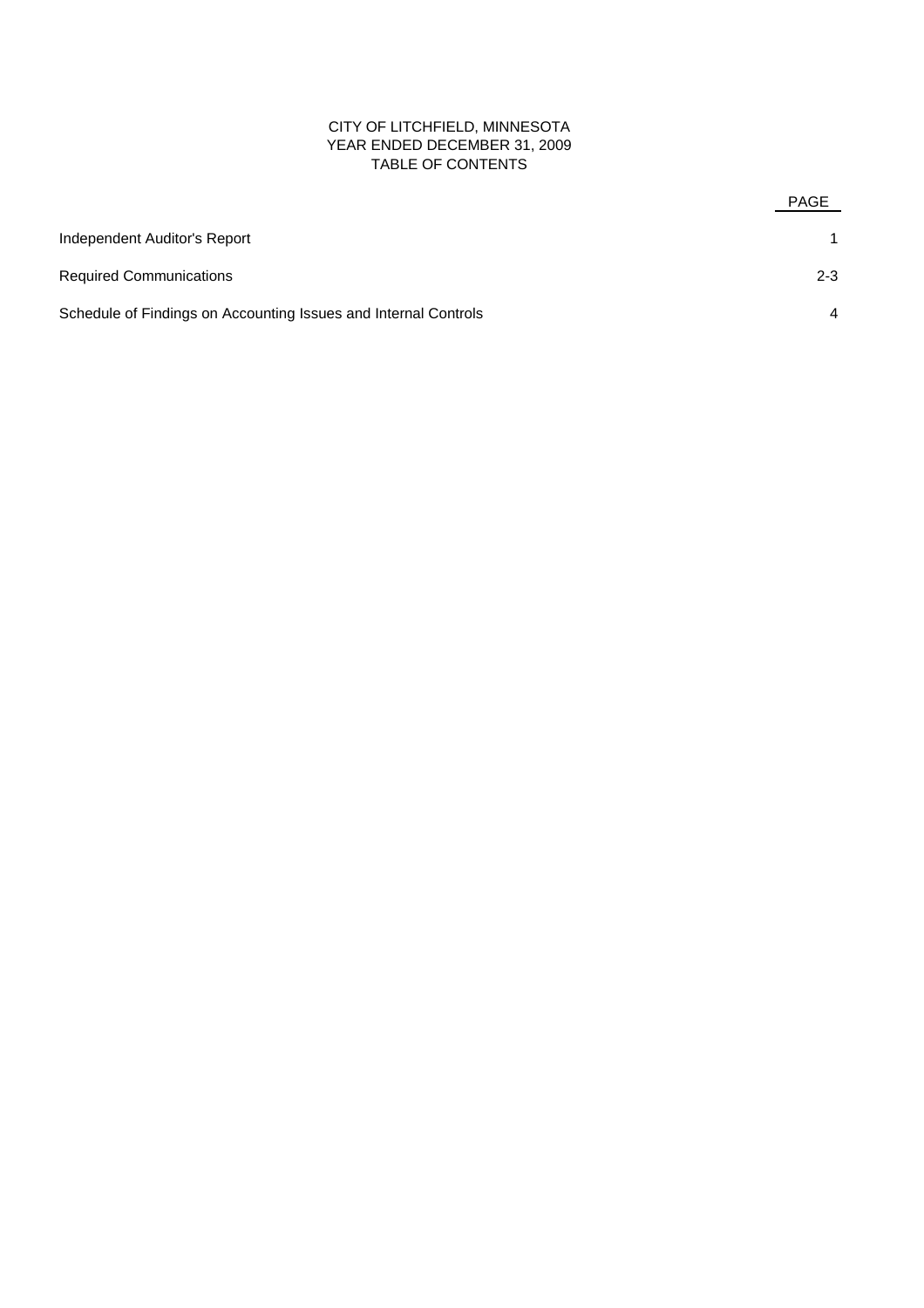

## **Quality | Dedication | Integrity**

# INDEPENDENT AUDITOR'S REPORT

Honorable Mayor and City Council City of Litchfield Litchfield, Minnesota

We have completed an audit of the financial position of the City of Litchfield, Minnesota for the year ended December 31, 2009. As a result of this audit, we have issued the following reports: Required Communications and Schedule of Findings on Accounting Issues and Internal Controls.

Our comments and recommendations related to observations made during our visit are communicated in the following pages for the administration's consideration. Although these comments are not based on an in-depth study of a particular subject area or potential problem, the administration is often able to utilize this information in future decisions or actions.

We would like to acknowledge the assistance and courtesies extended to us by the personnel of the City of Litchfield during our audit. We look forward to discussing with you matters presented herein.

The information presented on the following pages is intended for the information of the Council and management. However, this report is matter of public record and its distribution is not limited.

Conway, Deuth + Schmiesing, PLLP

CONWAY, DEUTH & SCHMIESING, PLLP Certified Public Accountants Litchfield, Minnesota

June 21, 2010

1

Members: American Institute of Certified Public Accountants, Minnesota Society of Certified Public Accountants

| <b>Willmar Office</b>                              | <b>Benson Office</b>  | <b>Morris Office</b>    | Litchfield Office     | <b>St. Cloud Office</b>                            |
|----------------------------------------------------|-----------------------|-------------------------|-----------------------|----------------------------------------------------|
| 331 Third Street SW, Ste. 2                        | 1209 Pacific Avenue   | 40   Atlantic Avenue    | 820 Sibley Avenue N   | 2351 Connecticut Avenue                            |
| P.O. Box 570                                       | Step 3                | <b>Morris, MN 56267</b> | Litchfield, MN 55355  | Ste. $110$                                         |
| Willmar, MN 56201                                  | Benson, MN 56215      | Phone: (320) 589-2602   | Phone: (320) 693-7975 | Sartell, MN 56377                                  |
| Phone: (320) 235-3311<br>Toll Free: (888) 388-1040 | Phone: (320) 843-2302 | www.cdscpa.com          |                       | Phone: (320) 252-7565<br>Toll Free: (800) 862-1337 |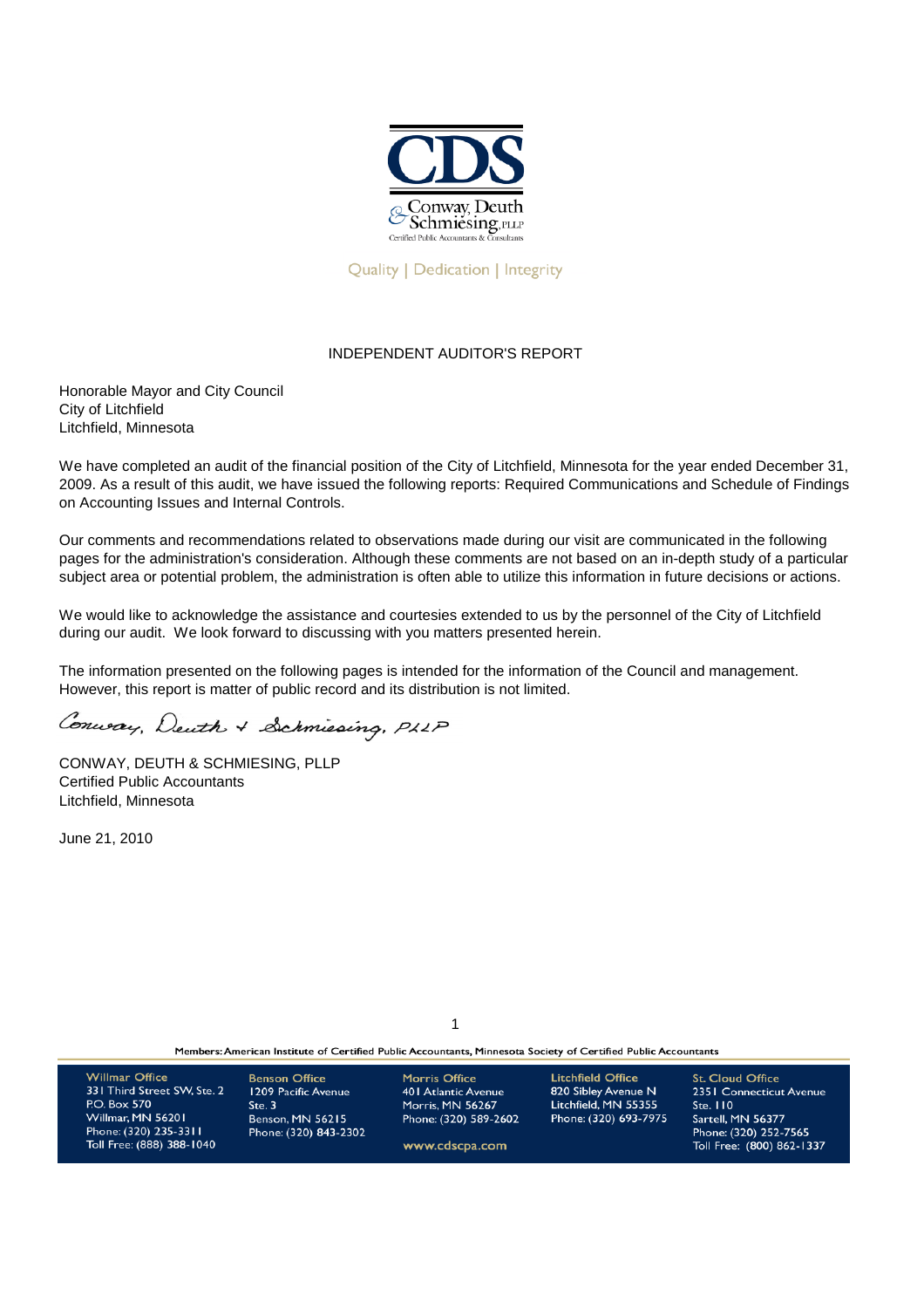

Quality | Dedication | Integrity

June 21, 2010

Honorable Mayor and City Council City of Litchfield Litchfield, Minnesota

We have audited the financial statements of the governmental activities, the business-type activities, each major fund, and the aggregate remaining fund information of the City of Litchfield, Minnesota for the year ended December 31, 2009. Professional standards require that we provide you with the following information about our responsibilities under generally accepted auditing standards (and, if applicable, *Government Auditing Standards* and OMB Circular A-133), as well as certain information related to the planned scope and timing of our audit. We have communicated such information to you in our engagement letter dated January 14, 2010. Professional standards also require that we communicate to you the following information related to our audit.

Significant Audit Findings

# *Qualitative Aspects of Accounting Practices*

Management is responsible for the selection and use of appropriate accounting policies. The significant accounting policies used by the City of Litchfield, Minnesota are described in Note 1 to the financial statements. No new accounting policies were adopted and the application of existing policies was not changed during 2009. We noted no transactions entered into by the governmental unit during the year for which there is a lack of authoritative guidance or consensus. All significant transactions have been recognized in the financial statements in the proper period.

Accounting estimates are an integral part of the financial statements prepared by management and are based on management's knowledge and experience about past and current events and assumptions about future events. Certain accounting estimates are particularly sensitive because of their significance to the financial statements and because of the possibility that future events affecting them may differ significantly from those expected. The most sensitive estimate affecting the financial statements was:

Management's estimate of depreciation is based on the number of years an asset is in service. We evaluated the key factors and assumptions used to develop the depreciation estimate in determining that it is reasonable in relation to the financial statements taken as a whole.

| Members: American Institute of Certified Public Accountants, Minnesota Society of Certified Public Accountants                                  |                                                                                                          |                                                                                                             |                                                                                           |                                                                                                                                           |  |  |
|-------------------------------------------------------------------------------------------------------------------------------------------------|----------------------------------------------------------------------------------------------------------|-------------------------------------------------------------------------------------------------------------|-------------------------------------------------------------------------------------------|-------------------------------------------------------------------------------------------------------------------------------------------|--|--|
| <b>Willmar Office</b><br>331 Third Street SW, Ste. 2<br>P.O. Box 570<br>Willmar, MN 56201<br>Phone: (320) 235-3311<br>Toll Free: (888) 388-1040 | <b>Benson Office</b><br>1209 Pacific Avenue<br>Ste.3<br><b>Benson, MN 56215</b><br>Phone: (320) 843-2302 | <b>Morris Office</b><br>40   Atlantic Avenue<br>Morris, MN 56267<br>Phone: (320) 589-2602<br>www.cdscpa.com | Litchfield Office<br>820 Sibley Avenue N<br>Litchfield, MN 55355<br>Phone: (320) 693-7975 | <b>St. Cloud Office</b><br>2351 Connecticut Avenue<br>Ste. 110<br>Sartell, MN 56377<br>Phone: (320) 252-7565<br>Toll Free: (800) 862-1337 |  |  |

 $\mathcal{L}$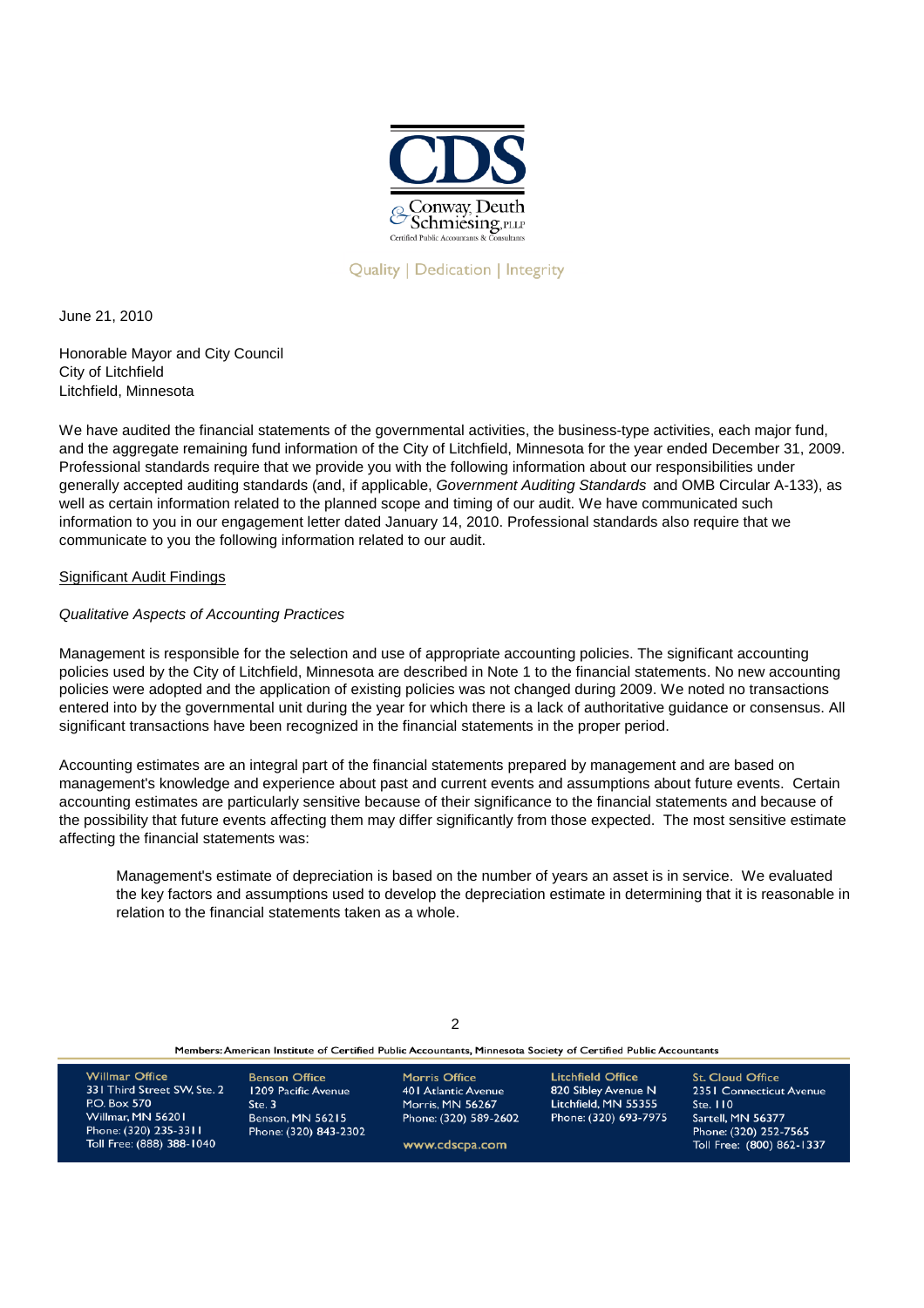City of Litchfield, Minnesota Page 2

### *Difficulties Encountered in Performing the Audit*

We encountered no significant difficulties in dealing with management in performing and completing our audit.

#### *Corrected and Uncorrected Misstatements*

Professional standards require us to accumulate all known and likely misstatements identified during the audit, other than those that are trivial, and communicate them to the appropriate level of management. Management has corrected all such misstatements. Material misstatements detected as a result of audit procedures were corrected by management.

### *Disagreements with Management*

For purposes of this letter, professional standards define a disagreement with management as a financial accounting, reporting, or auditing matter, whether or not resolved to our satisfaction, that could be significant to the financial statements or the auditor's report. We are pleased to report that no such disagreements arose during the course of our audit.

#### *Management Representations*

We have requested certain representations from management that are included in the management representation letter dated June 21, 2010.

### *Management Consultations with Other Independent Accountants*

In some cases, management may decide to consult with other accountants about auditing and accounting matters, similar to obtaining a "second opinion" on certain situations. If a consultation involves application of an accounting principal to the City's financial statements or a determination of the type of auditor's opinion that may be expressed on those statements, our professional standards require the consulting accountant to check with us to determine that the consultant has all the relevant facts. To our knowledge, there were no such consultations with other accountants.

#### *Other Audit Findings or Issues*

We generally discuss a variety of matters, including the application of accounting principles and auditing standards, with management each year prior to retention as the City's auditors. However, these discussions occurred in the normal course of our professional relationship and our responses were not a condition to our retention.

This information is intended solely for the use of the City Council and management of the City of Litchfield, Minnesota and is not intended to be and should not be used by anyone other than these specified parties.

Conway, Deuth + Schmiesing, PLLP

CONWAY, DEUTH & SCHMIESING, PLLP Certified Public Accountants Litchfield, Minnesota

June 21, 2010